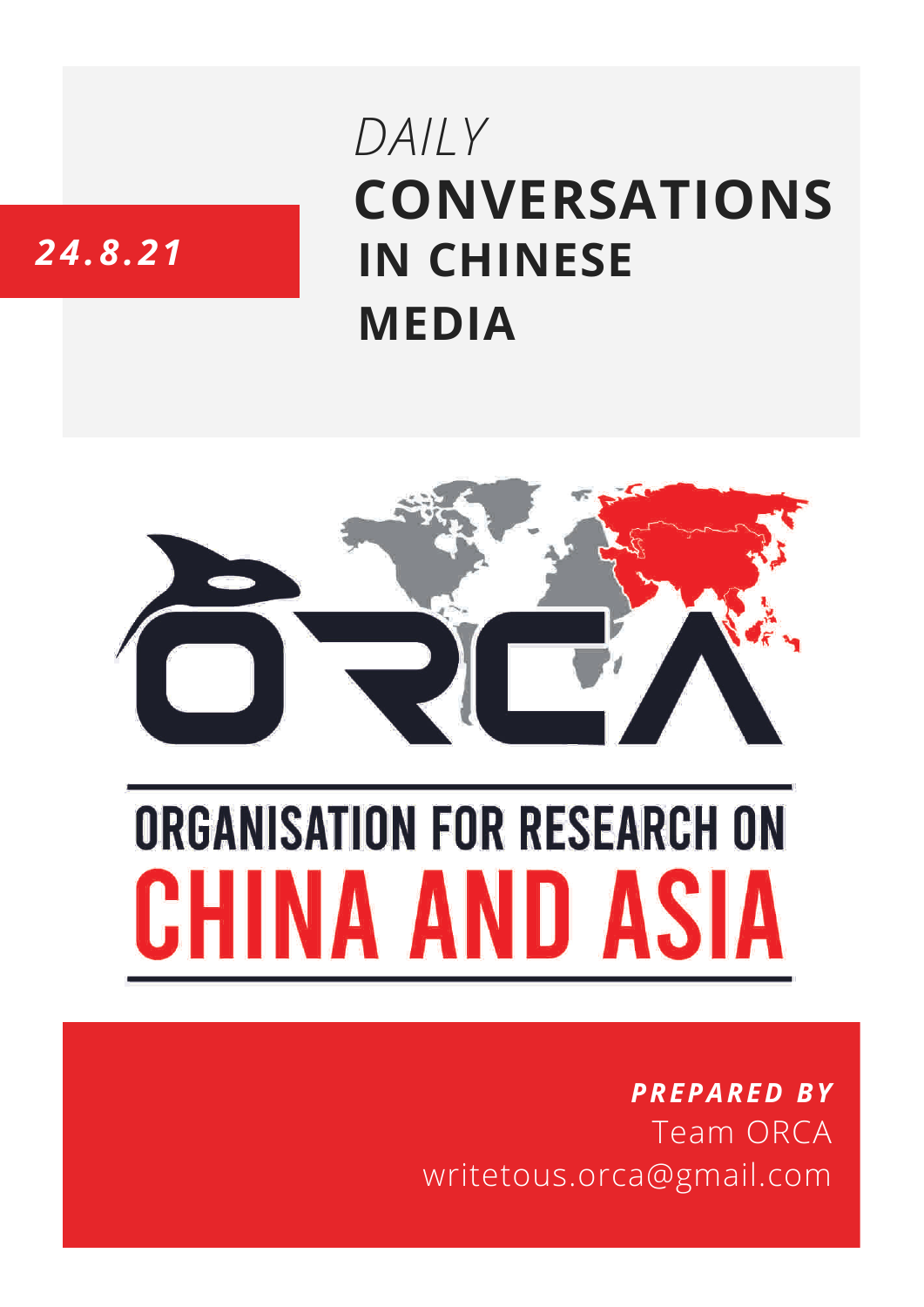#### **I. Social Media Chatter in China**

**Official Weibo account of the Eastern Theater of the PLA posts footage of exercise:** The official Weibo account of the Eastern Theater of the Pople's Liberation Army (PLA) released the latest footage of a beach landing exercise organized by the 73rd Army brigade. According to reports, combat readiness, weapons and equipment, battlefield environment, tactical coordination, etc., were the focus and they strictly followed the requirements of actual combat to truly test the ability of officers and soldiers to land on the beach.

#### **II. News in China**

- The Chinese Communist Party (CPC) National People's Congress announced that Jiang Chaoliang, who was dismissed for mishandling the outbreak of Covid-19 in Hubei as Secretary of the Hubei Provincial Party Committee, assumed the post of deputy chairman of the Agricultural and Rural Committee of the CPC National People's Congress.
- National Textbook Committee issued the "Guide to the Teaching Materials of Xi Jinping thought on Socialism with Chinese Characteristics for a New Era". The "Guide" puts forward the learning requirements for different stages of "Xi Thought" from elementary school to graduate school.
- Xi has sent a [congratulatory](http://paper.people.com.cn/rmrb/html/2021-08/24/nw.D110000renmrb_20210824_1-01.htm) message to China-Shanghai Cooperation Organization Forum on the Digital Economy Industry and the Smart China Expo 2021. People's Daily has also carried a piece on digital economic growth in [Chonqing](http://paper.people.com.cn/rmrb/html/2021-08/24/nw.D110000renmrb_20210824_3-01.htm).
- Hambantota Port constructionis '[advancing](http://paper.people.com.cn/rmrb/html/2021-08/24/nw.D110000renmrb_20210824_3-03.htm) steadily'; it has carried out its first refueling operation. The freight volume in the first half of the year has reportedly increased by over 180% year-on-year. (See image 1)
- People's Daily has carried a long piece titled "Pragmatic advancement of China-Africa space cooperation". This shows the continued focus China has been providing to its digital and economic footprint in Africa.
- Song Liang, former Vice Governor of Gansu Province, to be arrested on charges of allegedly accepting bribes and furthering corruption.
- Central and State Organs Working Committee's Theory Learning Center Group has [stated](http://paper.people.com.cn/rmrb/html/2021-08/24/nw.D110000renmrb_20210824_1-10.htm) that "We must resolutely safeguard General Secretary Xi Jinping as the core of the CPC Central Committee and the core position of the whole Party" so as to "resolutely safeguard the authority and centralized and unified leadership of the CPC Central Committee".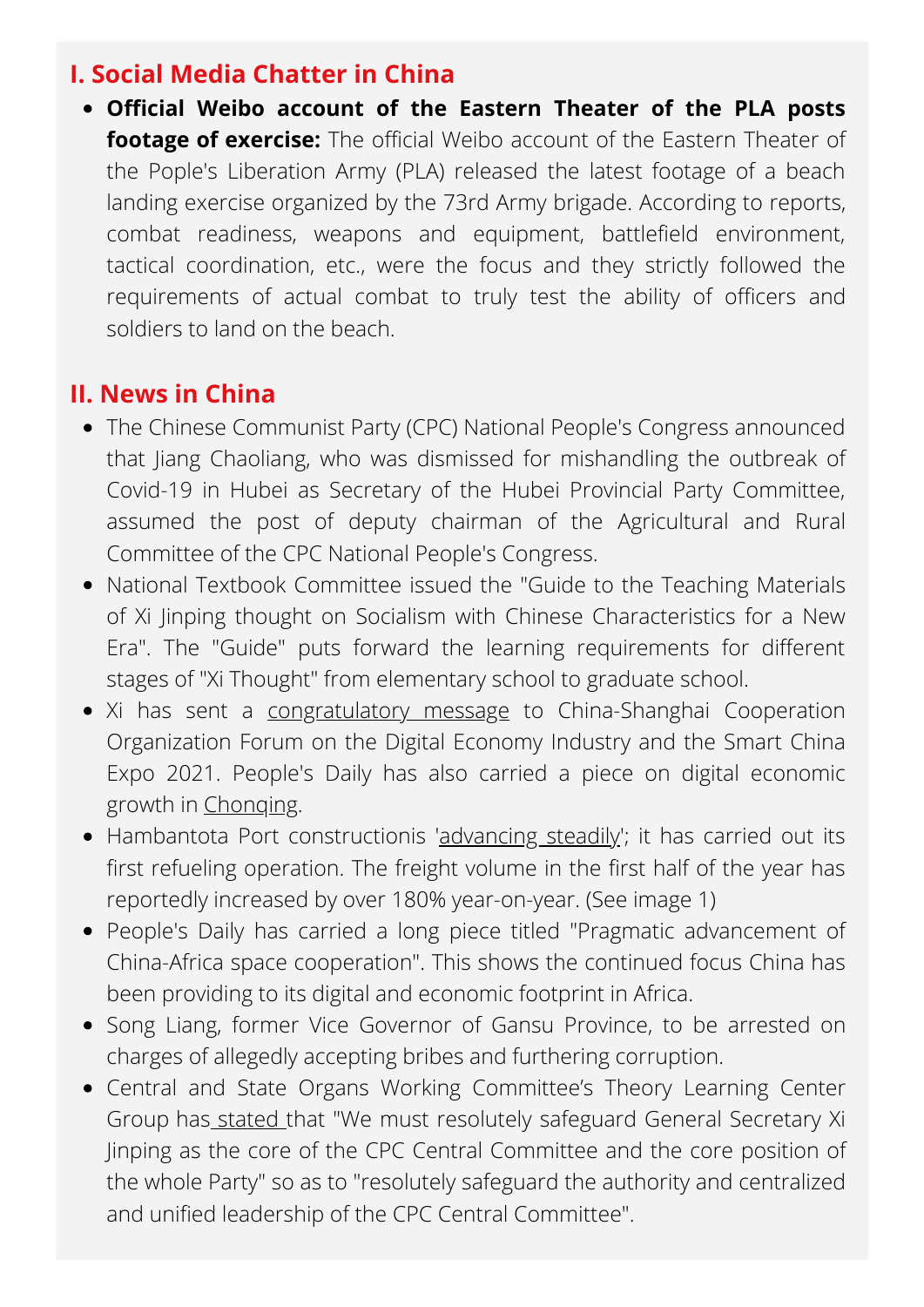### **III. India Watch**

- Hong Kong media has pointed out that liang Chaoliang is a close confidant of Wang Qishan (Vice President of China) and they have worked together in Guangzhou and Shenzhen. When Jianng Chaoliang was dismissed in Februrary,2020 due to the outbreak of Covid in Wuhan and Hubei as a whole, it was seen as a breaking down of relationship between Xi Jinping and Wang Qishan but now his political revival is a sign that Wang Qishan's and Xi's relations have improved.
- The Guide issued by the National Textbook Committee essentially means content of Xi Jinping thought will be taught across educational institutions in the form of main and elective subjects. The primary school stage focuses on guidance and planting the seeds of loving the party, the country, and socialism in the young hearts. At the junior high school stage, the emphasis is on the combination of perceptual experience and knowledge learning, to promote the formation of basic political judgments and political opinions, and to lay a solid ideological foundation. The high school stage focuses on the combination of6 practical recognition and theoretical study to promote rational recognition and improve political quality. The university stage focuses on forming theoretical thinking and enhancing mission responsibility. The postgraduate stage focuses on in-depth research, forming the quality and ability to propagate, interpret, and research new ideas, and achieve integration.
- It is a very prominent sign of indoctrination from a young age for students that promoted the spirit of 'great party-building'. At present, the total number of "Xi Jinping Thought" research centers in China has increased to 18 which were established after it was enshrined in the Chinese constitution in the 19th Party Congress.